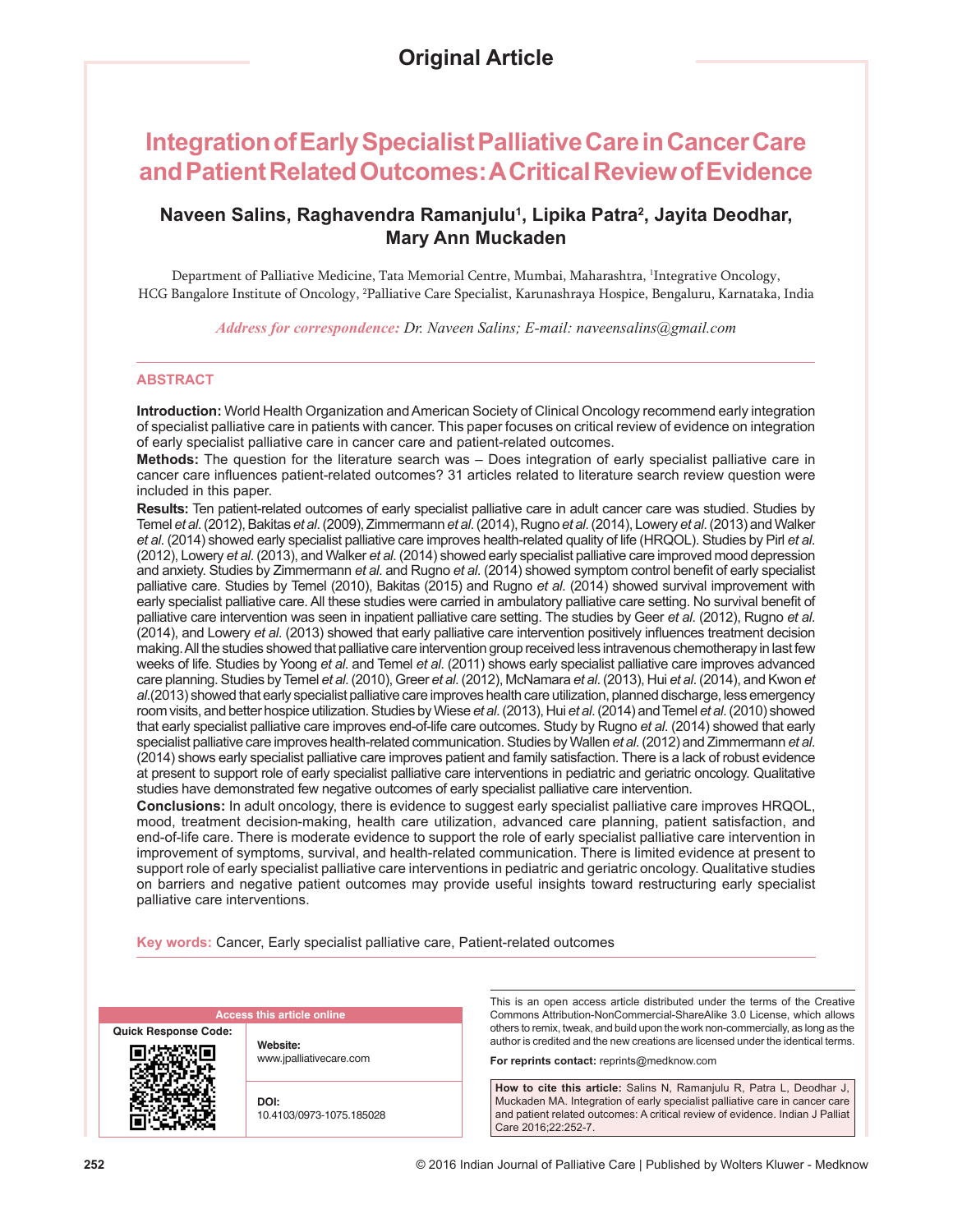# **INTRODUCTION**

The World Health Organization and American Society of Clinical Oncology have recommended early integration of specialist palliative care in patients with cancer.[1,2] The traditional models of palliative care delivery have expanded its scope to include newer models of care delivery such as integrated care model, shared care model, and pop‑up model.[3] Early specialist palliative care delivery involves the integration of specialist palliative care early in the course of illness trajectory.[4] In recent times, early specialist palliative care has evolved itself as a novel model of palliative care delivery,[5] and there is gradual accumulation of evidence to support its role in cancer and noncancer setting.<sup>[6]</sup> This article would like to critically examine the evidence for and against integration of early specialist palliative care in cancer care with a specific focus on patient related outcomes.

#### **METHODS**

The question for the literature search was – Does integration of early specialist palliative care in cancer care influences patient-related outcomes? The search was carried out using electronic databases such as MEDLINE, CINAHL, PsycINFO, PubMed, Scopus, and Web of Science. The Boolean operators used for literature search was early or timing AND specialist palliative care AND cancer or oncology AND patient‑related outcomes. To answer the literature search question, randomized controlled trials (RCTs), systematic review, surveys, observational studies, and qualitative studies were included. Opinion papers, editorials, and letters to editors were excluded. Only those papers related to early specialist palliative care in cancer care was included and other research relating to nonspecialist and nonearly palliative care intervention was excluded. Only research published in English language in the last 10 years (2005 and later) were included. All unpublished literature and grey literature were excluded. About 31 research papers were included in the final review. Each research paper was analyzed, and outcomes were presented along with reviewer's own discussion of results.

# **RESULTS OF REVIEW**

# Early specialist palliative care and patient-elated **outcomes in adult oncology**

# *Health‑related quality of life*

According to studies, early specialist palliative care improves health-related quality of life (HRQOL).<sup>[7-12]</sup>

The study by Temel *et al*. [7] in nonsmall cell lung cancer (NSCLC) was an adequately powered RCT to detect HRQOL improvement. However, actual difference in mean HRQOL scores between standard oncology group and specialist palliative care group was marginal. It is not clear whether such small changes in the score could confer clinical benefit. RCT by Bakitas *et al*. [8] (ENABLE II trial) focused on patient empowerment through specialist nurse led education and telehealth in a mixed group of cancer population. This was an adequately powered RCT and HRQOL tools used met the minimally clinically important difference (MCID) and standard deviation criteria. However, a follow-up RCT, i.e. ENABLE III Trial<sup>[13]</sup> failed to demonstrate improvement in HRQOL. ENABLE III trial compared the effect of 3‑month early and delayed specialist palliative care intervention on HRQOL. Three months may be too short to appreciate HRQOL benefits of specialist palliative care in a mixed group of cancer, as the illness trajectories and baseline symptom/HRQOL scores differ between malignancies. A similar RCT, focusing on nurse led education intervention showed improvement in HRQOL.[14] However, this RCT was terminated prematurely, and the study was grossly underpowered. A cluster RCT in a mixed cancer population by Zimmermann *et al*. [9] showed statistically significant improvement in HRQOL scores at 4‑month end point. This trial was primarily designed to assess the improvement in HRQOL at 3 months. RCTs in palliative care research measuring the delayed outcomes of an intervention, may have limitations and observational studies may be useful.<sup>[15]</sup> Although specialist palliative care interventions in Temel *et al*. and Zimmermann *et al*. were similar, the delay in HRQOL improvement may be due to different group of population studied. RCT by Rugno *et al*. [11] in advanced gynec‑oncology patients showed significant improvement in HRQOL. This RCT had a selection bias due to the lack of palliative care referral protocol. The RCTs by Walker *et al*. [10] and Lowery *et al*. [12] were primarily designed to assess the improvement in depression and cost benefit, respectively. HRQOL was a secondary endpoint. While few other RCTs[16-18] have demonstrated HRQOL benefits of palliative care, these interventions were either not specialist palliative care or was not initiated early in the course of illness.

#### *Mood, depression, and anxiety*

According to studies, early specialist palliative care improves mood, depression, and anxiety.[10,11,19] RCTs by Pirl *et al.*[19] and Walker *et al*. [10] showed that improvement in depression was independent of pharmacological treatment. In the study by Pirl *et al*., improvement in depression scores did not correlate with improved survival. A possible explanation could be that epidermal growth factor receptor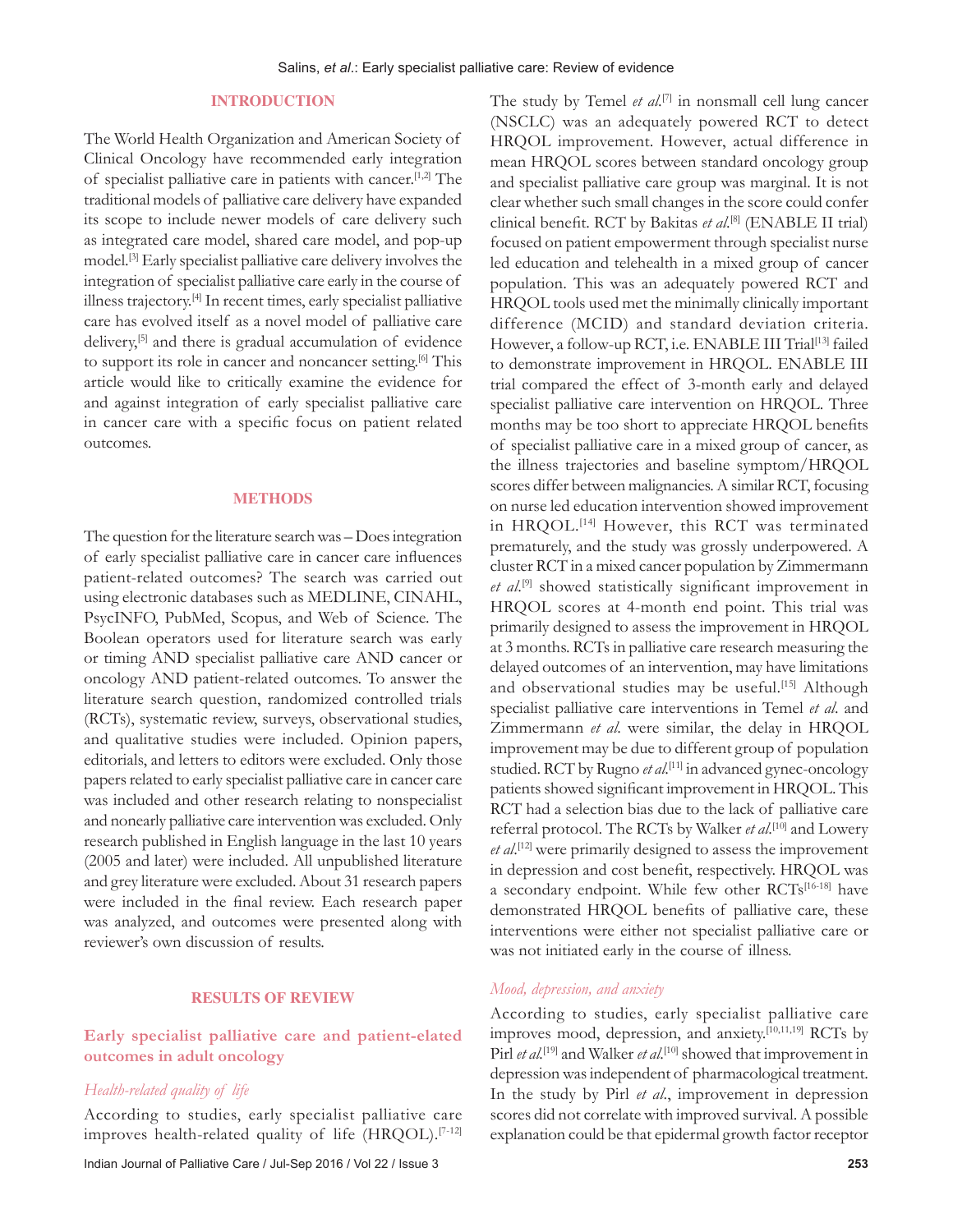wild type mutation in lung cancer is an independent risk factor influencing depression and survival.<sup>[20]</sup> In RCTs by Pirl *et al*. and Walker *et al*., patients in both groups received antidepressants. Improvement in depression may be due to intense counseling, phone follow‑up, and regular titration of antidepressants in the specialist palliative care intervention group. Two RCTs by Bakitas *et al*. (ENABLE II and III trials) showed no improvement in anxiety and depression with specialist palliative care intervention.<sup>[8,13]</sup> This may be due to the specialist palliative care intervention in these trials being mainly psycho‑education with limited clinical input from specialist palliative care physicians. ENABLE III trial was not adequately powered to detect patient‑reported outcomes.

#### *Symptom control*

According to studies, early specialist palliative care intervention improves symptoms<sup>[9,11,21]</sup> The RCT by Zimmermann *et al*. [9] showed symptom improvement at 4 months. Here, the trial was originally designed to detect symptom improvement at 3 months. Furthermore, in this study, the actual difference in symptom scores was marginal. This may be due to low symptom burden in early specialist palliative care group. This is evident as many study subjects declined to participate in the study during screening due to the lack of symptoms. The RCT by Rugno *et al*. [11] showed only improvement in insomnia. The retrospective review of medical records by Kwon *et al*.,[21] had both selection bias and referral bias. This study had no protocol for palliative care referral, and palliative outpatient services was called supportive care services to source more referral. Two RCTs, ENABLE II<sup>[8]</sup> and ENABLE III<sup>[13]</sup> did not show any improvement in symptoms. This could be because specialist palliative care interventions were nurse led education interventions with limited specialist palliative care physician input. A mixed method (RCT and qualitative) study in surgical oncology patients showed no perceived improvement in symptoms with early specialist palliative care intervention.[22] However, the patients in the study group felt reassured knowing pain and palliative care services were available. This study was underpowered to detect MCID difference for pain, and the patients had a combination of postoperative and cancer pain.

# *Survival*

According to studies, early specialist palliative care improves survival.[7,8,11,13] RCTs by Temel *et al*. [7] and Bakitas *et al*. [13] were conducted in outpatient ambulatory setting. However, RCTs studying hospital- and home-based palliative care model did not show survival improvement with palliative care intervention.[23,24] In the study by Temel *et al*., survival benefit was not the study end point, and it was achieved following several secondary *post hoc* analyses. The trial was underpowered to show survival benefit. Cancer staging, extent of chemotherapy received, and baseline comorbid illness were not clearly stated. These could be confounding factors when estimating survival benefit. Although in the study by Bakitas *et al*., the survival benefit was not statistically significant, 15% improvement in median survival is clinically significant. The studies by Brumley *et al*. [24] and Gade *et al*. [23] studying home‑ and hospital‑based palliative care models, had a heterogeneous population of cancer and noncancer with multiple comorbid conditions and poor performance status. Although these patient population groups did not have survival benefit, they had good relief of symptoms, emotional well-being, and satisfaction of care. Hence, survival benefit may not be a reliable marker of specialist palliative care intervention in these settings. RCT by Rugno *et al*. [11] has correlated survival benefit to improved HRQOL. This view is supported by other RCTs.[7,13] There is conflicting evidence on the improvement in depression correlating with improved survival.<sup>[13,19]</sup> A positive correlation is seen between receiving less intravenous (IV) chemotherapy, and early hospice referral with improved survival.<sup>[11,25]</sup>

# *Treatment decision making*

A RCT in NSCLC[25] showed that early specialist palliative care intervention decreased use of IV chemotherapy in the last 2 months of life, and there was longer time gap between IV chemotherapy and death. Survival was longer in the group with less IV chemotherapy. This could be due to <10% response to second line IV chemotherapy, significant side effects of IV chemotherapy causing inadvertent shortening of life<sup>[26]</sup> and greater efficacy of oral chemotherapy[27] in advanced NSCLC. Timely cessation of chemotherapy at the end‑of‑life also facilitates early hospice referral.[28,29] In the study by Greer *et al*.,[25] chemotherapy decision‑making was not envisaged as the study outcome during trial design and chemotherapy regimens between the groups were not standardized. The study was carried out in NSCLC patients and results of this study cannot be extrapolated to other malignancies such as breast or head and neck cancers with a more indolent course. Findings of RCT by Geer *et al.*<sup>[25]</sup> are supported by studies in advanced gynec-oncology patients<sup>[11]</sup> and advanced ovarian cancer patients,[12] which has also shown less chemotherapy use in last months of life.

# *Advanced care planning*

According to studies, early specialist palliative care improves illness perception, goals of care discussion, and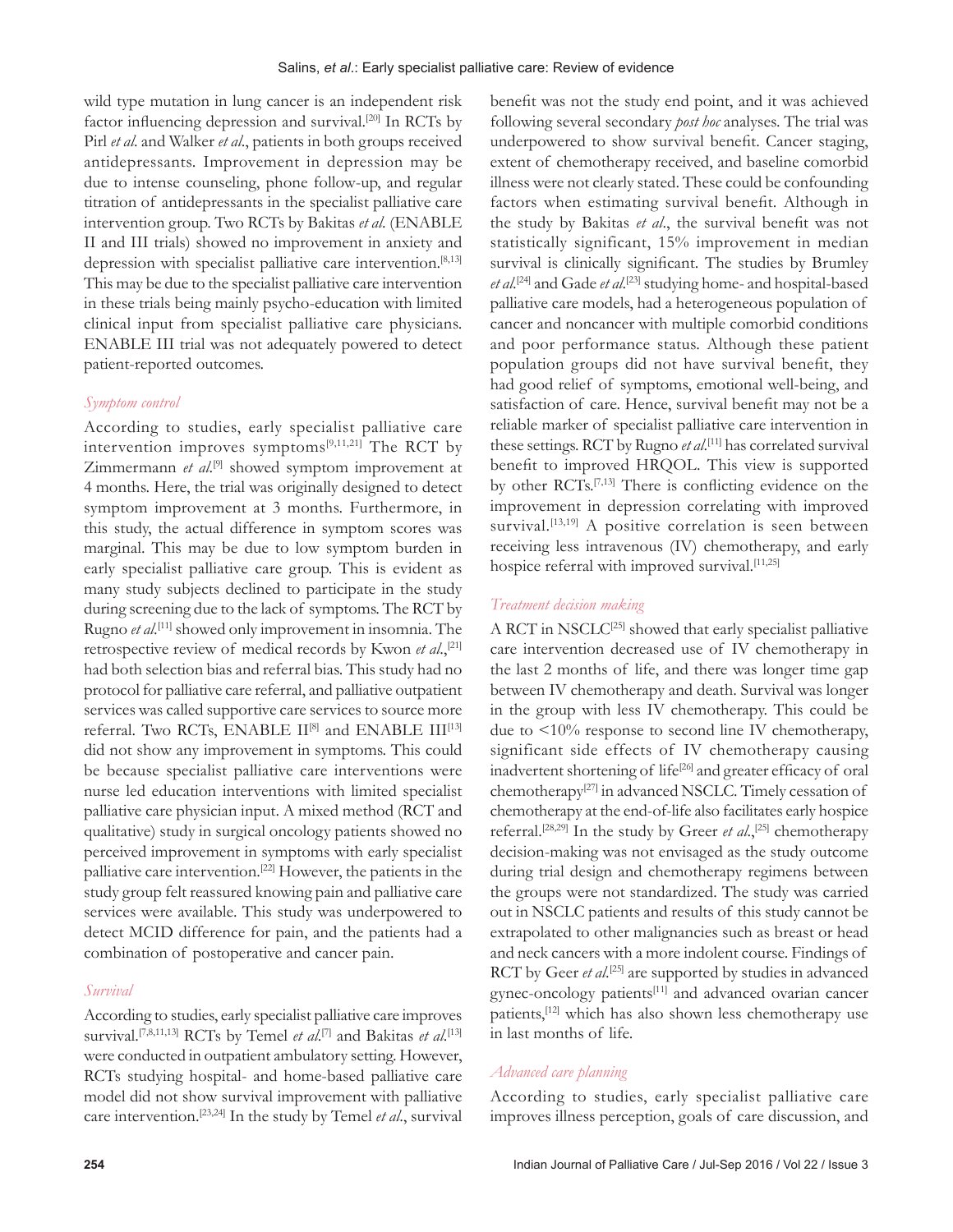advanced care planning.<sup>[30,31]</sup> In the RCT by Temel *et al*.<sup>[30]</sup> in NSCLC patients receiving early specialist palliative care intervention, higher proportion of patients were aware that their disease was not curable at 12 weeks. Furthermore, the patients in early palliative care group had better awareness that the goal of cancer treatment was not cure. Patients who had better illness perception and better awareness of goals of treatment received less IV chemotherapy at end‑of‑life. Although this study was adequately powered, it did not use a validated tool to assess illness perception. The study findings were supported by a qualitative study by Yoong *et al*. [31] However, this qualitative study was a retrospective analysis of medical records.

#### *Health‑resource utilization and health‑related cost*

According to studies, early specialist palliative care decreases acute hospital admission, emergency department visits, and length of hospital stay. It promotes early hospice referral and increases duration of hospice stay.[7,12,21,25,32,33] However, results of ENABLE II<sup>[8]</sup> and ENABLE III<sup>[13]</sup> trials failed to show health resource utilization benefits. Studies by Temel *et al*. [7] and Greer *et al*. [25] were adequately powered RCTs conducted in ambulatory NSCLC setting. Study by Lowery *et al.*<sup>[12]</sup> studied cost saving benefit and health care utilization in platinum resistant ovarian cancer, which has similar prognostic outcomes as NSCLC. All these three studies were conducted at the USA and early hospice referral was attributed to receiving less IV chemotherapy at the end‑of‑life. The study findings are relevant for the United States setting, as patients cannot access concurrent hospice care alongside IV chemotherapy.<sup>[29]</sup> Studies by McNamara *et al*.,[32] Hui *et al*.,[33] and Kwon *et al*. [21] were retrospective study of medical records and in all these studies, the data were not primarily collected for research purposes. A pilot‑RCT on role of advanced registered nurse practitioner discussing benefits of hospice showed nonsignificant improvement in hospice knowledge and hospice referral.<sup>[14]</sup> This RCT was grossly underpowered to detect such improvement.

Early specialist palliative care is associated with reduced healthcare-related costs.<sup>[12,34,35]</sup> The review by Smith *et al*. [34] had a mixture of RCTs, non‑RCTs, cohort, and case‑controlled studies that demonstrated cost saving benefit of palliative care. However, majority of studies in this review were non‑RCTs, from United States, and emphasized direct cost benefits. Studies by May *et al.*<sup>[35]</sup> and Lowery *et al*. [12] were cohort studies and had selection biases due to selective palliative care referral.

# *End‑of‑life care*

According to studies, early specialist palliative care improves the end-of-life care outcomes.<sup>[7,33,36]</sup> In the RCT by Temel *et al*.,[7] the early specialist palliative care group received less aggressive medical interventions at the end‑of‑life and higher rates of documentation of end-of-life preferences. These findings were supported by studies by Hui *et al*. [33] and Wiese *et al*. [36] This could be due to the fact that earlier palliative care referral in outpatient setting provides room for longer therapeutic relationship, discussion of goals of care, and advanced care planning, which could facilitate improved end-of-life care outcomes. The study by Hui *et al*. was a retrospective cohort study, and study by Wiese *et al*. was a prospective survey of palliative care experts and emergency medicine physicians.

# *Health‑related communication*

According to a RCT, early specialist palliative care improves health‑related communication.[11] Study by Rugno *et al*. [11] did not use standardized tool for communication assessment. RCT by Zimmermann *et al*. [9] in a mixed cancer population did not show health-related communication benefits of early specialist palliative care.<sup>[9]</sup> According to the authors, lack of improvement could be possibly due to a negatively worded clinician communication assessment scale.

#### *Patients and family satisfaction of care*

According to studies, early specialist palliative care improves patient and family satisfaction of care.[9,22] A mixed method study (RCT and qualitative) by Wallen *et al.*<sup>[22]</sup> in surgical oncology patients showed presence of palliative care team, reassured the patients, and patients identified palliative care providers as patient advocates. This RCT was not adequately powered and crossover between the arms was permitted at clinician's discretion. Satisfaction of care in the RCT by Zimmermann *et al*. [9] was measured with a standard validated tool, and the results were statistically significant.

# **Early specialist palliative care and patient outcomes in pediatric and geriatric oncology**

A prospective longitudinal cohort study in children with cancer and noncancer needing stem cell transplantation showed symptom control benefit with early specialist palliative care intervention.<sup>[37]</sup> This was a feasibility study involving small patient sample and specific symptom improvement was not assessed. A retrospective chart review in standard risk medulloblastoma showed HRQOL improvement and less chemotherapy side effects with early specialist palliative care intervention.<sup>[38]</sup> In this study, early specialist palliative care intervention was defined as administering IV chemotherapy and IV fluids at home. However, this is not routinely considered as a standard palliative care intervention. The study was a retrospective chart review with no comparator group.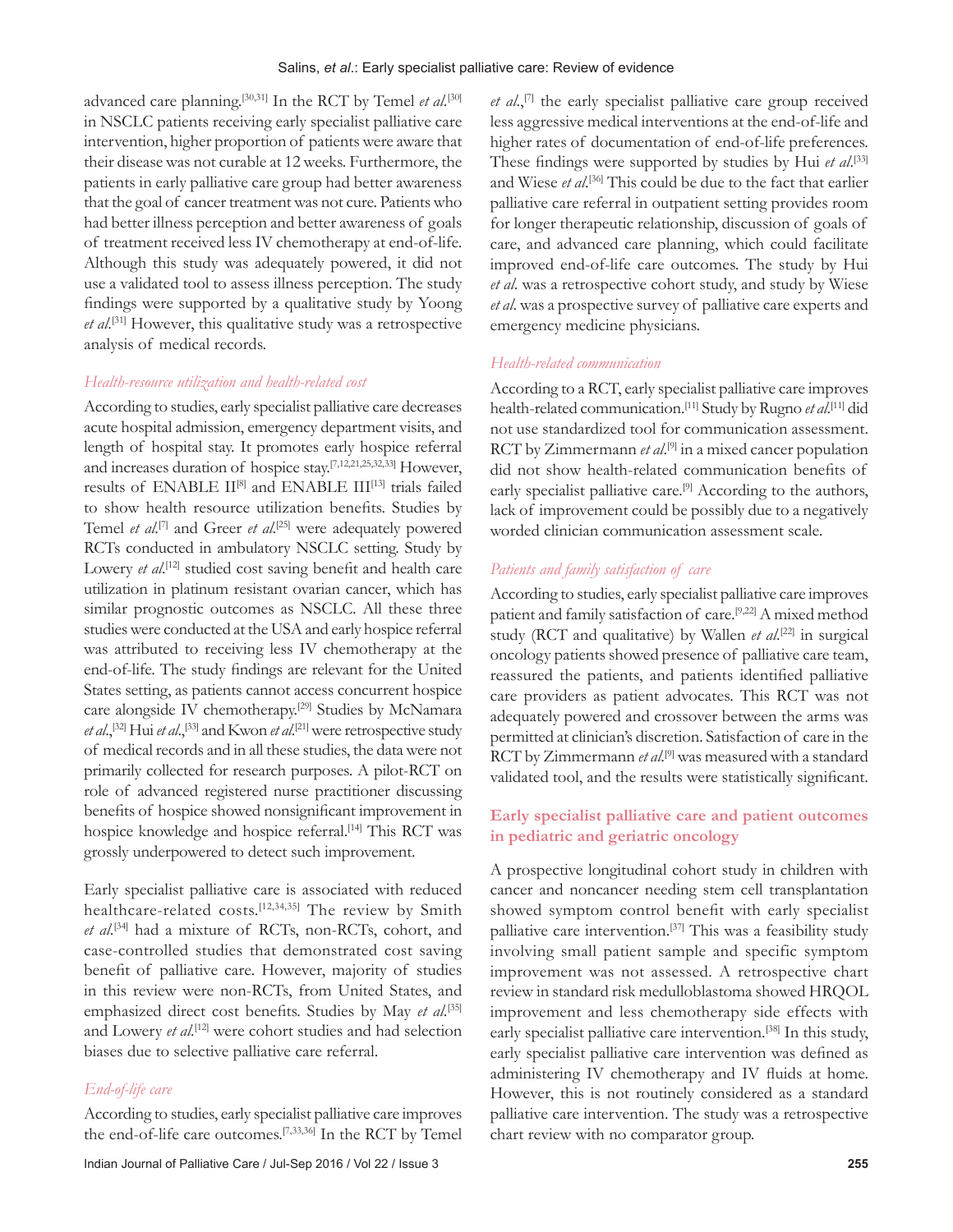In the elderly population, a retrospective chart review had shown early specialist palliative care intervention was found to be associated with lower length of hospital stay, less hospital deaths, and more hospice deaths.<sup>[39]</sup> In this study, the data used were not collected for research, and there was no clear documentation of cancer staging.

# **Early specialist palliative care referral and negative patient outcomes**

Qualitative studies interviewing clinicians and healthcare providers have described few negative patient outcomes of early specialist palliative care referral.<sup>[40-42]</sup> According to these studies, palliative care clinicians may not have the skills and competence to appreciate benefits of disease modifying therapies and may be unable to identify potentially reversible disease‑related complications. There could be breaks in coordination of care with clinicians not clear of their roles and responsibilities and patients confused about the suitable specialty consultation in a given clinical situation. There could be communication gaps with patients and caregivers receiving mixed messages from oncologists and palliative care providers. There might be ethical dilemmas in timing of palliative care referral in clinical situations with unclear illness trajectory and uncertain prognosis. Dealing with patient's unrealistic expectation and dealing with patient's perceptions of palliative care referral could be challenging for the oncologists. Logistics involved in palliative care referral, timely access, and additional costs involved could be other barriers for palliative care referral. All these qualitative studies had disproportionately higher number of physicians with a small group of other health care providers.

#### **CONCLUSIONS**

Role of early specialist palliative care and patient outcomes in adult oncology have been extensively studied. There is a paucity of literature on role of early specialist palliative care intervention in pediatric and geriatric oncology. In adult oncology, there is evidence to suggest early specialist palliative care improves HRQOL, mood, treatment decision‑making, healthcare utilization, advanced care planning, patient satisfaction, and end‑of‑life care. However, there is moderate evidence to support role of early specialist palliative care intervention in improvement of symptoms, survival and health related communication. There is limited evidence to support role of early specialist palliative care interventions in pediatric and geriatric oncology. Qualitative studies on barriers and negative patient outcomes may provide useful insights toward

restructuring early specialist palliative care interventions. Further research and build-up of evidence is needed to facilitate development of early specialist care intervention as one more model of palliative care delivery.

#### **Financial support and sponsorship**

Nil.

#### **Conflicts of interest**

There are no conflicts of interest.

#### **REFERENCES**

- 1. WHO. WHO Definition of Palliative Care; 2013. Available from: http:// www.who.int/cancer/palliative/definition/en/. [Last accessed on 2013 Nov 13].
- 2. Smith TJ, Temin S, Alesi ER, Abernethy AP, Balboni TA, Basch EM, *et al.* American Society of Clinical Oncology provisional clinical opinion: The integration of palliative care into standard oncology care. J Clin Oncol 2012;30:880‑7.
- 3. Luckett T, Phillips J, Agar M, Virdun C, Green A, Davidson PM. Elements of effective palliative care models: A rapid review. BMC Health Serv Res 2014;14:136.
- 4. Dalgaard KM, Bergenholtz H, Nielsen ME, Timm H. Early integration of palliative care in hospitals: A systematic review on methods, barriers, and outcome. Palliat Support Care 2014;12:495‑513.
- 5. Hannon B, Swami N, Pope A, Rodin G, Dougherty E, Mak E, *et al.* The oncology palliative care clinic at the Princess Margaret Cancer Centre: An early intervention model for patients with advanced cancer. Support Care Cancer 2015;23:1073‑80.
- 6. Howie L, Peppercorn J. Early palliative care in cancer treatment: Rationale, evidence and clinical implications. Ther Adv Med Oncol 2013;5:318-23.
- 7. Temel JS, Greer JA, Muzikansky A, Gallagher ER, Admane S, Jackson VA, et al. Early palliative care for patients with metastatic non-small-cell lung cancer. N Engl J Med 2010;363:733‑42.
- 8. Bakitas M, Lyons KD, Hegel MT, Balan S, Brokaw FC, Seville J, *et al*. The project ENABLE II randomized controlled trial to improve palliative care for patients with advanced cancer. JAMA 2009;302:741‑9.
- 9. Zimmermann C, Swami N, Krzyzanowska M, Hannon B, Leighl N, Oza A, *et al.* Early palliative care for patients with advanced cancer: A cluster-randomised controlled trial. Lancet 2014;383:1721-30.
- 10. Walker J, Hansen CH, Martin P, Symeonides S, Gourley C, Wall L, *et al.* Integrated collaborative care for major depression comorbid with a poor prognosis cancer (SMaRT Oncology‑3): A multicentre randomised controlled trial in patients with lung cancer. Lancet Oncol 2014;15:1168-76.
- 11. Rugno FC, Paiva BS, Paiva CE. Early integration of palliative care facilitates the discontinuation of anticancer treatment in women with advanced breast or gynecologic cancers. Gynecol Oncol 2014;135:249‑54.
- 12. Lowery WJ, Lowery AW, Barnett JC, Lopez‑Acevedo M, Lee PS, Secord AA, et al. Cost-effectiveness of early palliative care intervention in recurrent platinum-resistant ovarian cancer. Gynecol Oncol 2013;130:426-30.
- 13. Bakitas MA, Tosteson TD, Li Z, Lyons KD, Hull JG, Li Z, *et al.* Early versus delayed initiation of concurrent palliative oncology care: Patient outcomes in the ENABLE III randomized controlled trial. J Clin Oncol 2015;33:1438-45.
- 14. Dyar S, Lesperance M, Shannon R, Sloan J, Colon‑Otero G. A nurse practitioner directed intervention improves the quality of life of patients with metastatic cancer: Results of a randomized pilot study. J Palliat Med 2012;15:890‑5.
- 15. Rothwell PM, Bhatia M. Reporting of observational studies. BMJ 2007;335:783‑4.
- 16. McMillan SC, Small BJ, Weitzner M, Schonwetter R, Tittle M, Moody L,